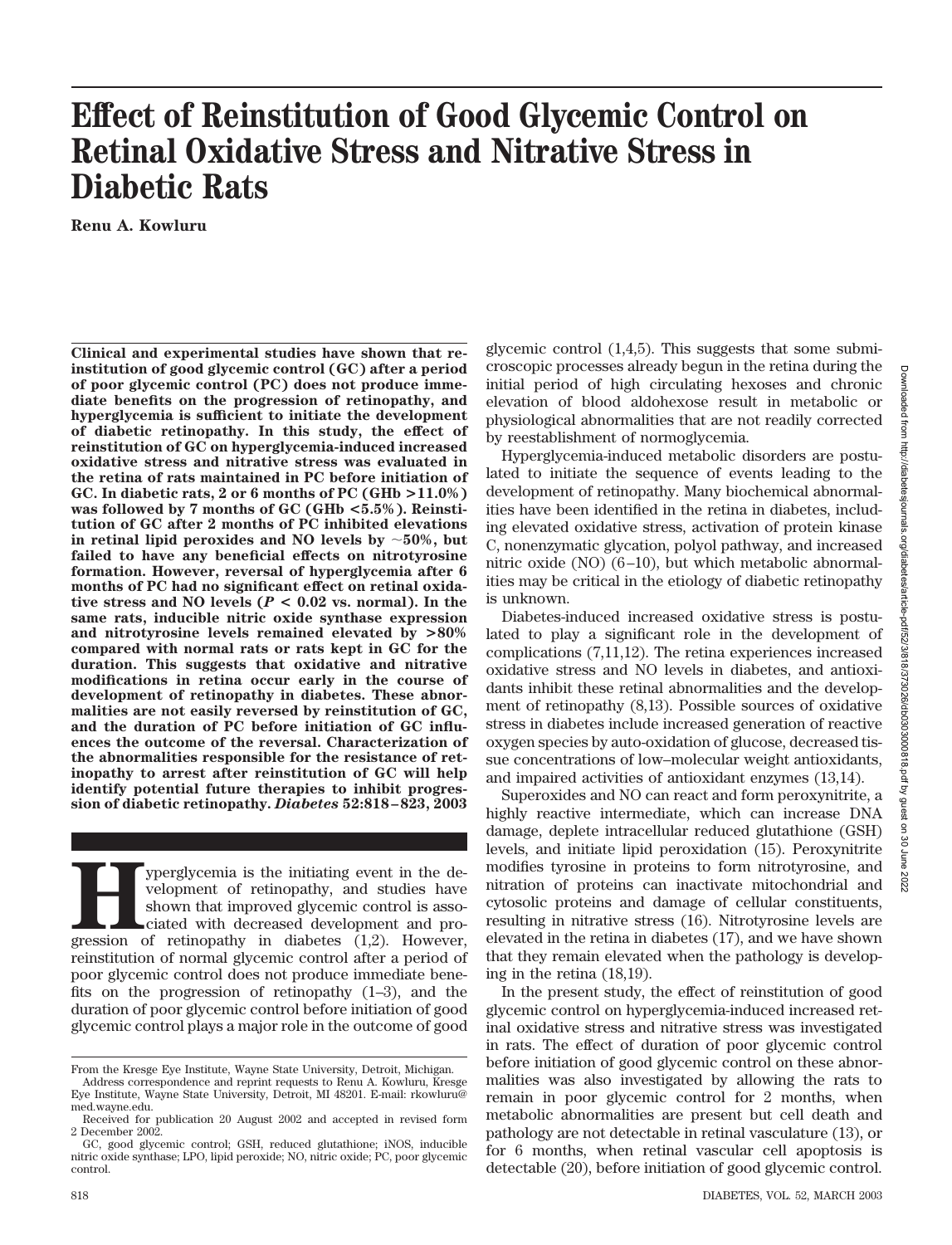### **RESEARCH DESIGN AND METHODS**

**Animals.** Wistar rats (male, 200 g) were randomly assigned to normal or diabetic groups. Diabetes was induced with intraperitoneal injection of streptozotocin (55 mg/kg). Diabetic rats were divided at random among four groups according to intended degree and duration of good glycemic control. Group 1 consisted of rats that were allowed to remain in poor glycemic control (PC) for 13 months, and in group 2 the rats remained in good glycemic control (GC) for the entire 13 months. The diabetic rats in group 3 were allowed to remain in PC for 2 months followed by GC for 7 months (PC2 GC), and in group 4 the rats remained in PC for 6 months followed by good glycemic control for 7 months (PC6 GC).

**Glycemia.** All diabetic rats received insulin (NPH) injections. The PC rats received a single injection of insulin (1–2 units) 4–5 times a week to prevent ketosis and weight loss, and the GC rats received insulin twice a day (8–10 units total) to maintain a steady gain in body weight and urine glucose  $<$ 150 mg/24 h. Rats were housed in metabolism cages: 24-h urine samples were tested for glycosuria daily with Keto-Diastix (Bayer Corporation) and 3–4 times every week using quantitative methods (Glucose Kit, 510-A; Sigma Chemicals). Blood glucose was measured once a week (Glucometer Elite; Bayer Corporation), and GHb (kit 442-B; Sigma Chemicals) every 2 months. The entire rat colony received powdered diet (Purina 5001), and their food consumption and body weights were measured 2–3 times every week. These experiments conformed to the Association for Research in Vision and Ophthamology (ARVO) Resolution on Treatment of Animals in Research, as well as to specific institutional guidelines. At the end of the desired duration of glycemic control, the animals were killed, and retinas were isolated by gently separating sensory retina from choroid using a microspatula under a dissecting microscope.

**Lipid peroxides.** Lipid peroxides (LPOs) in the retina were measured directly by redox reactions with ferrous ions, and the resulting ferric ions were detected using thiocynate ion as the chromogen (21–23).

**GSH.** Cytosolic glutathione was measured fluorometrically using *O*-phthalaldehyde, and the fluorescence was determined at excitation and emission wavelengths of 350 and 420 nm, respectively (13).

**NO.** NO was quantitated by measuring the stable metabolites of NO (nitrate nitrite) using a fluorometric assay kit (Cayman Chemical). Fluorescence generated by nitrite reaction with 2,3-diaminonaphthalene was measured at excitation and emission wavelengths of 365 and 450 nm, respectively (21–23). **Expression of inducible NO synthase.** Expression of inducible NO synthase (iNOS) was determined in the retinal homogenate by Western blot analysis. Retinal protein  $(35 \mu g)$  protein) was separated on 8% reducing polyacrylamide gel and then transferred to nitrocellulose membranes. The membranes were blocked in 5% milk, incubated with a polyclonal antibody against iNOS (Santa Cruz Biotechnology), washed, and incubated with antirabbit IgG horseradish peroxidase–conjugated antibody in blocking buffer for 1 h. The membranes were washed and developed using ECL-Plus Western blotting detection kit from Amersham Pharmacia Biotech. Kaleidoscope prestained molecular weight markers (BioRad) were run simultaneously on each gel. To ensure equal loading among the lanes, the expression of housekeeping protein GAPDH was determined. After blotting for iNOS, the membranes were incubated with stripping buffer (62.5 mmol/l Tris-HCl, pH 6.8, 100 mmol/l  $\alpha$ -mercaptoethanol, 2% sodium dodecyl sulfate) at 50°C for 30 min, washed, and incubated with anti-GAPDH antibody (Biodesign International). The membranes were washed, incubated with horseradish peroxidase–conjugated secondary antibody, and developed using ECL-Plus Western blotting detection kit.

**Nitrotyrosine.** Nitrotyrosine, a biomarker of peroxynitrite formation, was measured in the retina by measuring nitrosylated proteins using immunochemical methods. Existing antibodies were removed from retinal homogenates (150 g protein per sample) by incubating first with protein A Sepharose, followed by overnight incubation with rabbit anti-nitrotyrosine antibody, and then protein A Sepharose to precipitate nitrotyrosine complexed with antibody. Proteins were separated on 8% denaturing polyacrylamide gels, followed by incubation with mouse anti-nitrotyrosine, and nitrotyrosine was detected using peroxidase-conjugated secondary antibody (17,19,22).

Tissue protein was measured by the Bradford method (24) using BSA as standard.

The results are reported as means  $\pm$  SD and were analyzed statistically using the nonparametric Kruskal-Wallis test followed by Mann-Whitney test for multiple group comparisons. Similar conclusions were reached also by using ANOVA with Fisher's or Tukey's test.

### **RESULTS**

Hyperglycemia was, as expected, severe in the rats in the PC group: GHb values were  $>11\%$  throughout the experi-

|  | ж. |  |
|--|----|--|
|--|----|--|

Body weight and GHb in rats assigned to good glycemic control

|              | $\boldsymbol{n}$ | Duration<br>(months) | Body weight<br>(g) | GHb<br>$(\%)$  |
|--------------|------------------|----------------------|--------------------|----------------|
| Normal       |                  | 13                   | $523 \pm 51$       | $4.2 \pm 0.5$  |
| Poor control | 6                | 13                   | $339 \pm 26$       | $11.6 \pm 0.9$ |
| Good control | 6                | 13                   | $499 \pm 66$       | $5.1 \pm 2.3$  |
| Poor control |                  | 2                    | $241 \pm 20$       | $11.6 \pm 1.3$ |
|              |                  |                      |                    |                |
| Good control | 6                |                      | $409 \pm 26$       | $5.3 \pm 0.4$  |
| Poor control |                  |                      | $306 \pm 40$       | $11.4 \pm 0.7$ |
|              |                  |                      |                    |                |
| Good control |                  |                      | $484 + 32$         | $4.9 \pm 0.4$  |

Data are means  $\pm$  SD.

ment (13 months). In the rats in which GC was maintained for the entire duration, GHb values  $(5.1 \pm 2.3%)$  were similar to those of normal rats  $(4.2 \pm 0.5\%; P > 0.05)$ . In the PC2 GC and PC6 GC groups, glycemic control before initiation of good control was comparable to that in PC rats (GHb  $>$ 11%), but the GHb values were significantly decreased (GHb -5.5%) at 2 months after initiation of good glycemic control (the first measurement made after initiation of good glycemic control), and the values remained unchanged for the entire 7 months of good glycemic control (Table 1).

Poor glycemic control resulted in increased retinal oxidative stress compared with that in age-matched normal rats, and this was demonstrated by both elevation in LPO values (normal rats,  $411 \pm 69$  nmol/mg protein; PC, 822  $\pm$  123) and decrease in GSH levels (64.4  $\pm$  7.6 to  $46.3 \pm 6.3$  nmol/mg protein;  $P < 0.005$ ) (Fig. 1A and *B*). As shown in Fig. 2, in the same retina NO levels were elevated from 31.4  $\pm$  10.1 nmol/mg protein in normal rats to 62.8  $\pm$ 17.5 in PC rats  $(P < 0.02)$ , and the expression of iNOS was increased by  $>85\%$  (Fig. 3). Peroxynitrite formation, as detected by measuring the major nitrosylated protein (80 kDa), was significantly higher  $(P < 0.05)$  in the retina of PC rats than in normal rats (Fig. 4).

Maintenance of rats in good glycemic control for the entire 13 months did not increase retinal oxidative stress, but increased NO by  $\langle 20\% ;$  this was not significantly different  $(P > 0.05)$  from age-matched normal rats (Figs. 1) and 2). Retinal LPO, GSH, and NO levels from the GC group, however, were significantly different  $(P < 0.02)$ from those in the PC group. The expression of iNOS and nitrosylated protein was similar in GC and normal groups (data not shown).

Reinstitution of good glycemic control for 7 months after a short duration of poor glycemic control (PC2 GC group) had some beneficial effects on retinal oxidative stress. LPO levels were slightly  $(596 \pm 89 \text{ nmol/mg pro-}$ tein), but not significantly  $(P > 0.05)$  different from the normal group, and GSH levels remained significantly decreased  $(P < 0.02$  vs. normal) (Fig. 1A and *B*). Intervention of this short-duration poor glycemic control inhibited elevations in retinal NO ( $P > 0.05$  vs. normal) and iNOS expression by 70% (Figs. 2 and 3) but failed to have beneficial effects on nitrotyrosine levels (data not shown).

In the rats that were allowed to remain in poor glycemic control for 6 months before reinstitution of good glycemic control (PC6 GC group), retinal GSH remained subnormal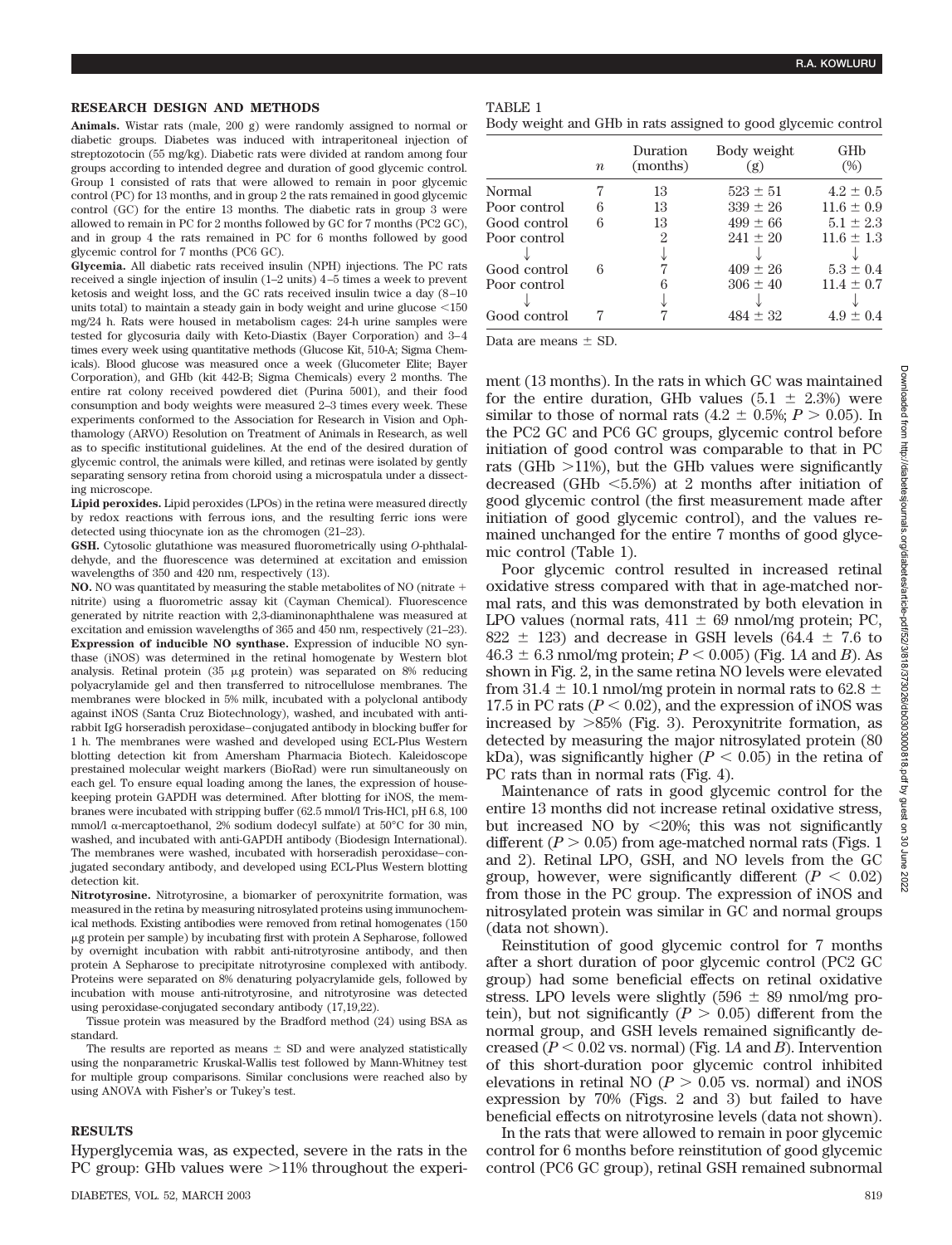



**FIG. 1. Effect of reversal of hyperglycemia on retinal oxidative stress.** *A***: LPOs: hydroperoxides in the retina were measured directly by the redox reactions with ferrous ions, and the resulting ferric ions were detected using thiocynate ion as the chromogen. The values represent means SD of six rats each in normal and GC groups, eight rats each in PC and 2PC GC groups, and seven rats in the 6PC GC group. \****P* - 0.003 vs. normal; 0.005 vs. GC. \*\* $P = 0.175$  vs. normal.  $\#P = 0.059$  vs. **normal; 0.086 vs. GC. ##***P* - **0.003 vs. normal; 0.018 vs. GC.** *B***: Glutathione: GSH was measured in the cytosol of retina by fluorometrically method using** *O***-phthalaldehyde, and each measurement was made** in triplicate. The values are means  $\pm$  SD of six to eight rats in each **group. \****P* - **0.003 vs. normal; 0.010 vs. GC. \*\****P* - **0.083 vs. normal. #***P* - **0.012 vs. normal; 0.031 vs. GC. ##***P* - **0.002 vs. normal; 0.008 vs. GC.**

and NO levels elevated (Figs. 1*B* and 2); 7 months of additional good glycemic control had no significant effect on cytosolic antioxidant and NO formation (both  $P > 0.05$ vs. normal). LPO levels in the retina were decreased to  $734 \pm 193$  nmol/mg protein versus  $822 \pm 123$  nmol/mg protein in PC group (Fig. 1*A*) but were significantly higher than those obtained from normal rats  $(P < 0.005)$ . Reinstitution of good glycemic control had no effect on iNOS



**FIG. 2. NO in the retina and reversal of hyperglycemia. NO levels were estimated in the retina by measuring the stable metabolites of nitrate and nitrites, and each measurement was made in triplicate. Values** represent means  $\pm$  SD of three separate experiments, and are from **seven rats each in normal and PC groups, eight rats in the GC group,** and six rats each in the two reversal groups.  $^*P = 0.008$  vs. normal; 0.016 vs. GC. \*\* $P = 0.065$  vs. normal.  $\#P = 0.060$  vs. normal; 0.523 vs.  $GC.$  ## $P = 0.012$  vs. normal; 0.028 vs. GC.

expression (Fig. 3) or nitrotyrosylated proteins in the retina (Fig. 4).

### **DISCUSSION**

This is the first report providing evidence that initiation of good glycemic control soon after induction of diabetes in rats prevents increases in oxidative stress and nitrative stress, but delay in the initiation of good glycemic control for even 2 months has only partial beneficial effect on oxidative stress and nitrative stress. If the intervention with good glycemic control is delayed for longer time (6 months), these abnormalities are not reversed. These results suggest that oxidative and nitrative modifications in the retina occur early in the course of development of retinopathy in diabetic rats and are not easily reversed by reinstitution of good glycemic control. These results are in agreement with our previous studies with experimentally galactosemic rats (another model of diabetic retinopathy), which showed that retinal GSH remained subnormal and nitrotryrosine levels elevated for at least 1 month of galactose-free diet after 2 months of 30% galactose diet (22).

Oxidative stress is increased in the retina in diabetes and remains elevated when histopathology is developing (8,13,25). Increased oxidative stress is postulated to play a role in pericyte dropout in diabetic retinopathy (26) and is linked to increased retinal basement thickening (27). A strong association between hyperglycemia-induced retinal oxidative stress and the development of retinal histopathology is observed in both diabetic rats and galactose-fed rats; administration of multiple antioxidants significantly inhibits the development of both acellular capillaries and pericyte ghosts (8). The data presented here show that oxidative stress is only partially corrected if good glycemic control is initiated after 2 months of poor glycemic control and is not corrected if the reversal is initiated after 6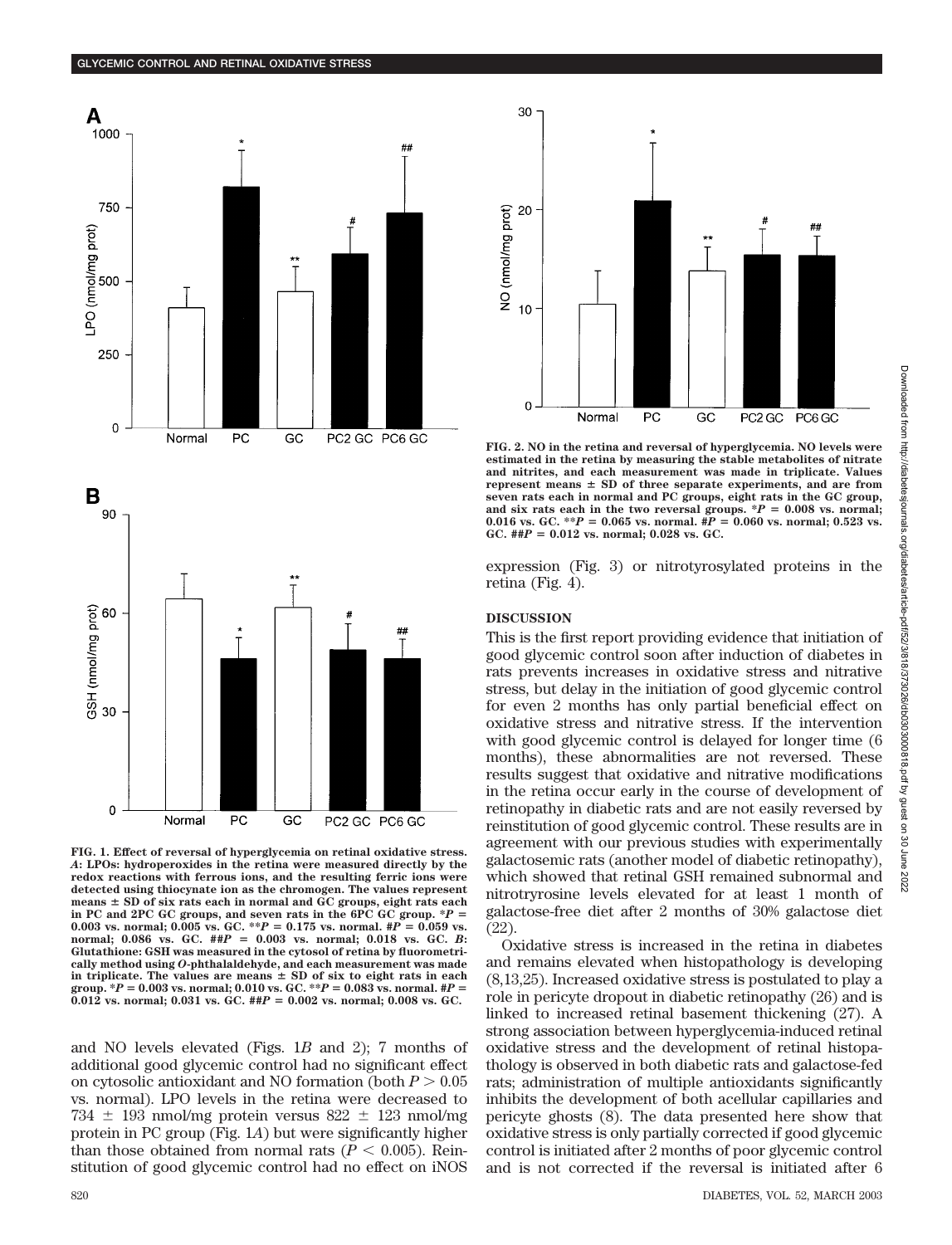

**FIG. 3. Expression of iNOS in the retina of rats with different glycemic control. iNOS expression was determined in the retinal homogenates by Western blot. The proteins were separated on 8% SDS gel, and the band intensity was adjusted to GADPH expression. The values obtained from the normal rats are 100%. The Western blots are representative of four different rats in each group, and the bars show means SD of the band intensities obtained from those four rats. \****P* **< 0.05 vs. normal.**

months of poor glycemic control. These results are supported by previous reports suggesting that mitochondrial superoxide production is one of the factors for the failure of retinopathy to arrest after reinstitution of normoglycemia (28). Thus, oxidative stress plays an important role not only in the development of retinopathy in diabetes, but also in the resistance of retinopathy to arrest after good glycemic control is initiated.

In the pathophysiology of diabetic retinopathy NO plays a role in the regulation of retinal vascular functions and vascular damage (29), and hydroxy-L-arginine levels are elevated in the aqueous humor of diabetic patients (30). We have shown that NO levels remain elevated in the retina at a duration of diabetes when histopathology can be seen in the vasculature (8). The present study shows that intervention of good glycemic control in rats had partial beneficial effects on retinal NO levels when good glycemic control was initiated after 2 months of poor glycemic control, but failed to have any beneficial effect if good control was preceded by 6 months of poor glycemic control, thus suggesting that adverse affects of NO continue to progress.

Retinal endothelial cells and pericytes synthesize iNOS under stimulated conditions (31), and iNOS levels are elevated in the retina when retinopathy is developing in diabetic rats (19). iNOS is shown to play a crucial role in retinal apoptosis in ischemic proliferative retinopathy (32), and inhibition of NO synthase reduces the systemic and ocular hemodynamic reactivity (33). The data presented here show that diabetes-induced increased expression of iNOS is not reversed completely even if good



**FIG. 4. Effect of reversal of hyperglycemia on nitrotyrosylated proteins. Nitrotyrosine was detected in the retina by immunochemical methods using rabbit anti-nitrotyrosine antibody. The Western blots are representative of at least three different rats in each group, and the histogram shows the means SD of the absorbance of the 80-kDa band obtained from three rats/group. \****P* **< 0.05 vs. normal.**

glycemic control is initiated after a short duration of diabetes.

Peroxynitrite, formed by the reaction between superoxides and NO, modifies tyrosine in proteins to form nitrotyrosine, and this stable end product is involved in inactivation of mitochondrial and cytosolic proteins, resulting in damage of cellular constituents (16). It can increase DNA damage, deplete intracellular GSH levels, and initiate lipid peroxidation (15). Peroxynitrite is elevated in the retina early in diabetes and remains elevated at 14 months of diabetes in rats, and administration of antioxidants or aminoguanidine to diabetic rats significantly inhibits diabetes-induced nitration of proteins (17– 19). Nitration of proteins is postulated to be involved in the apoptosis of retinal cells (32), can disrupt protein assembly and functions with possible pathological consequences (34), and results in oxidation of protein sulfhydryls (15). The data presented here show that in retina, nitrosylated proteins remain significantly elevated after intervention of poor glycemic control with good glycemic control, and these results are similar to those reported with galactosewithdrawal experiments in rats  $(22)$ . This strongly suggests that some of the retinal proteins are nitrosylated early in the pathogenesis of retinopathy in diabetes and are resistant to reversal even after 7 months of good glycemic control in rats.

The rats in the PC2 GC group were killed at 9 months of age versus 13 months of age in other groups, but the partial reversal of the retinal abnormalities by good glycemic control cannot be accounted for by the differences in the age of rats, since duration of diabetes and the age of the rat (2–14 months) have no significant effect on the increase in retinal oxidative stress and NO levels (8,19,23).

Diabetic retinopathy continues to progress for a consid-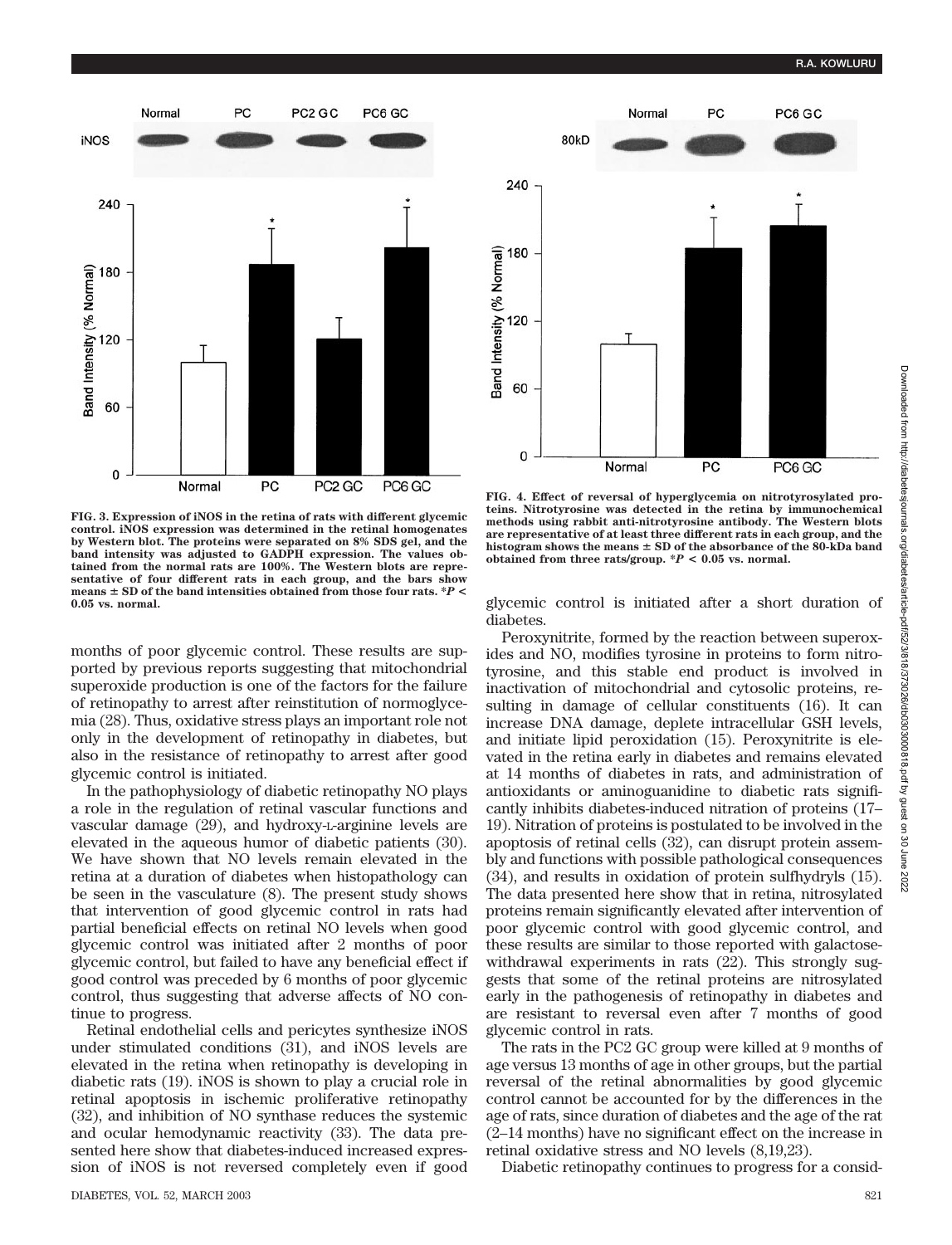erable period even after hyperglycemia is corrected, and retinal vascular lesions (e.g., pericyte loss and acellular capillaries) are considered irreversible lesions. Clinical studies have shown that instituting tight glycemic control in insulin-dependent diabetic humans does not necessarily immediately benefit the progression of retinopathy; retinopathy remains unchanged or even worsens in 5–10% of patients for almost 2 years, after which patients in tight control begin to show slowing of retinopathy progression (2). Studies with diabetic animals have demonstrated that good glycemic control can prevent the development of diabetic retinopathy if the good glycemic control is initiated within a few weeks after the onset of diabetes, but that intervention with good glycemic control after many months of poor control is much less effective in inhibiting retinopathy (1,35). Similarly, islet transplantation in rats after several months of diabetes arrests the progression of retinopathy less effectively than if intervention occurs after only a few weeks of diabetes (36), and preexisting damage at the time of intervention is considered a primary factor in determining the outcome of a therapy (5). The data presented here show that if good glycemic control is initiated soon after induction of diabetes in rats, retinal oxidative stress and nitrative stress are not elevated, but if poor glycemic control is maintained for 2 months before instituting good glycemic control, these abnormalities are only partially reversed. This suggests that some of the proteins are oxidatively modified or nitrosylated early in the course of development of retinopathy in diabetes. Similarly, in galactose-fed rats, withdrawal of galactose after 6 months of 50% galactose feeding is shown to neither arrest nor reverse the progression of retinopathy (4), and withdrawal of galactose after 4 or 8 months does not prevent the progression of basement membrane thickening until after 16–20 months (5). However, Kador et al. (37) have recently reported that removal of galactose from diet at the initial stages of background retinopathy delays the progression of retinopathy in dogs. The results of the present study show that the retina escapes increased oxidative and nitrative stress only if good glycemic control is instituted soon after the induction of diabetes, suggesting that oxidatively modified and nitrosylated proteins, once formed, are not easily reversible even after a short duration of poor glycemic control, and might be contributing to the progression of retinopathy after reinstitution of good glycemic control.

The data presented here suggest that hyperglycemiainduced formation of oxidatively modified and nitrosylated proteins are early events in the development of diabetic retinopathy and cannot be easily corrected after reestablishment of good glycemic control in rats. Understanding the mechanisms responsible for the resistance of retinopathy to arrest after reinstitution of good glycemic control in diabetes may reveal novel means for inhibiting the progression of retinopathy.

# **ACKNOWLEDGMENTS**

This work was supported in part by grants from the Juvenile Diabetes Research Foundation, The Thomas Foundation, the MI Eye Banks and Transplantation Center, and Research to Prevent Blindness.

The technical assistance of Prashant Koppolu and Xiaohua Zhou is sincerely appreciated.

# **REFERENCES**

- 1. Engerman RL, Kern TS: Progression of incipient diabetic retinopathy during good glycemic control. *Diabetes* 36:808–812, 1987
- 2. Diabetes Control and Complications Trial Research Group: The effect of intensive treatment of diabetes on the development of long-term complications in insulin-dependent diabetes mellitus. *N Engl J Med* 329:977–986, 1993
- 3. UK Prospective Diabetes Study (UKPDS) Group: Intensive blood-glucose control with sulphonylureas or insulin compared with conventional treatment and risk of complications in patients with type 2 diabetes. *Lancet* 352:837–853, 1998
- 4. Robison WGJ, Laver NM, Jacot JL, Chandler ML, York BM, Glover JP: Efficacy of treatment after measurable diabetic like retinopathy in galactose-fed rats. *Invest Ophthalmol Vis Sci* 38:1066–1073, 1997
- 5. Robison WG, Jacot JL, Glover JP, Basso MD, Hohman TC: Diabetic-like retinopathy: early and late intervention therapies in galactose-fed rats. *Invest Ophthalmol Vis Sci* 39:1933–1941, 1998
- 6. Wolff SP: The potential role of oxidative stress in diabetes and its complications: novel implications for theory and therapy. In *Diabetic Complications: Scientific and Clinical Aspects*. Crabbe MJC, Ed. London, Churchill Livingston, 1987, p. 167–221
- 7. Armstrong D, Abdella N, Salman A, Miller N, Rahman EA, Bojancyzk M: Relationship of lipid peroxides to diabetic complications. *J Diabetes Complications* 6:116–122, 1992
- 8. Kowluru RA, Tang J, Kern TS: Abnormalities of retinal metabolism in diabetes and experimental galactosemia. VII. Effect of long-term administration of antioxidants on the development of retinopathy. *Diabetes* 50:1938–1942, 2001
- 9. Stitt AW, Li YM, Gardiner TA, Bucala R, Archer DB, Vlassara H: Advanced glycation end products (AGEs) co-localize with AGE receptors in the retinal vasculature of diabetic and of AGE-infused rats. *Am J Pathol* 150:523–531, 1997
- 10. Xia P, Inoguchi T, Kern TS, Engerman RL, Oates PJ, King GL: Characterization of the mechanism for the chronic activation of DAG-PKC pathway in diabetes and hypergalactosemia. *Diabetes* 43:1122–1129, 1994
- 11. Jennings PE, McLaren M, Scott NA, Saniabadi AR, Belch JJF: The relationship of oxidative stress to thrombotic tendency in type I diabetic patients with retinopathy. *Diabet Med* 8:860–865, 1991
- 12. Baynes JW: Role of oxidative stress in development of complications in diabetes. *Diabetes* 40:405–412, 1991
- 13. Kowluru RA, Kern TS, Engerman RL: Abnormalities of retinal metabolism in diabetes or experimental galactosemia. IV. Antioxidant defense system. *Free Rad Biol Med* 22:587–592, 1996
- 14. Wohaieb SA, Godin DV: Alterations in free radical tissue-defense mechanisms in streptozotocin-induced diabetes. *Diabetes* 36:1014–1018, 1987
- 15. Behar-Cohen FF, Heydolph S FV, Droy-Lefaix MT, Courtois Y, Goureau O: Peroxynitrite cytotoxicity on bovine retinal pigmented epithelial cells in culture. *Biochem Biophys Res Commun* 226:842–849, 1996
- 16. Halliwell B: What nitrates tyrosine? Is nitrotyrosine specific as a biomarker of peroxynitrite formation in vivo? *FEBS Lett* 411:157–160, 1997
- 17. Du Y, Smith MA, Miller CM, Kern TS: Diabetes-induced nitrative stress in the retina, and correction by aminoguanidine. *J Neurochem* 80:771–779, 2002
- 18. Kowluru RA, Chakrabarti S, Chen S: Nuclear transcriptional factor (NFkB) remains activated in the retina of diabetic rats when retinopathy is developing, and antioxidants inhibit this activation (Abstract). *Diabetes* 51:A201, 2002
- 19. Kowluru RA, Chakrabarti S, Chen S: Diabetes-induced activation of nuclear transcriptional factor in the retina, and its inhibition by antioxidants. *Diabetes*. In press
- 20. Mizutani M, Kern TS, Lorenzi M: Accelerated death of retinal microvascular cells in human and experimental diabetic retinopathy. *J Clin Invest* 97:2883–2890, 1996
- 21. Kowluru A: Diabetes-induced elevations in retinal oxidative stress, protein kinase C and nitric oxide are inter-related. *Acta Diabetologica* 38:179–185, 2001
- 22. Kowluru RA, Koppolu P: Termination of experimental galactosemia in rats, and progression of retinal metabolic abnormalities. *Inves Ophthalmol Vis Sci* 43:3287–3291, 2002
- 23. Kowluru RA, Koppolu P: Diabetes-induced activation of caspase-3 in retina: effect of antioxidant therapy. *Free Rad Res* 36:993–999, 2002